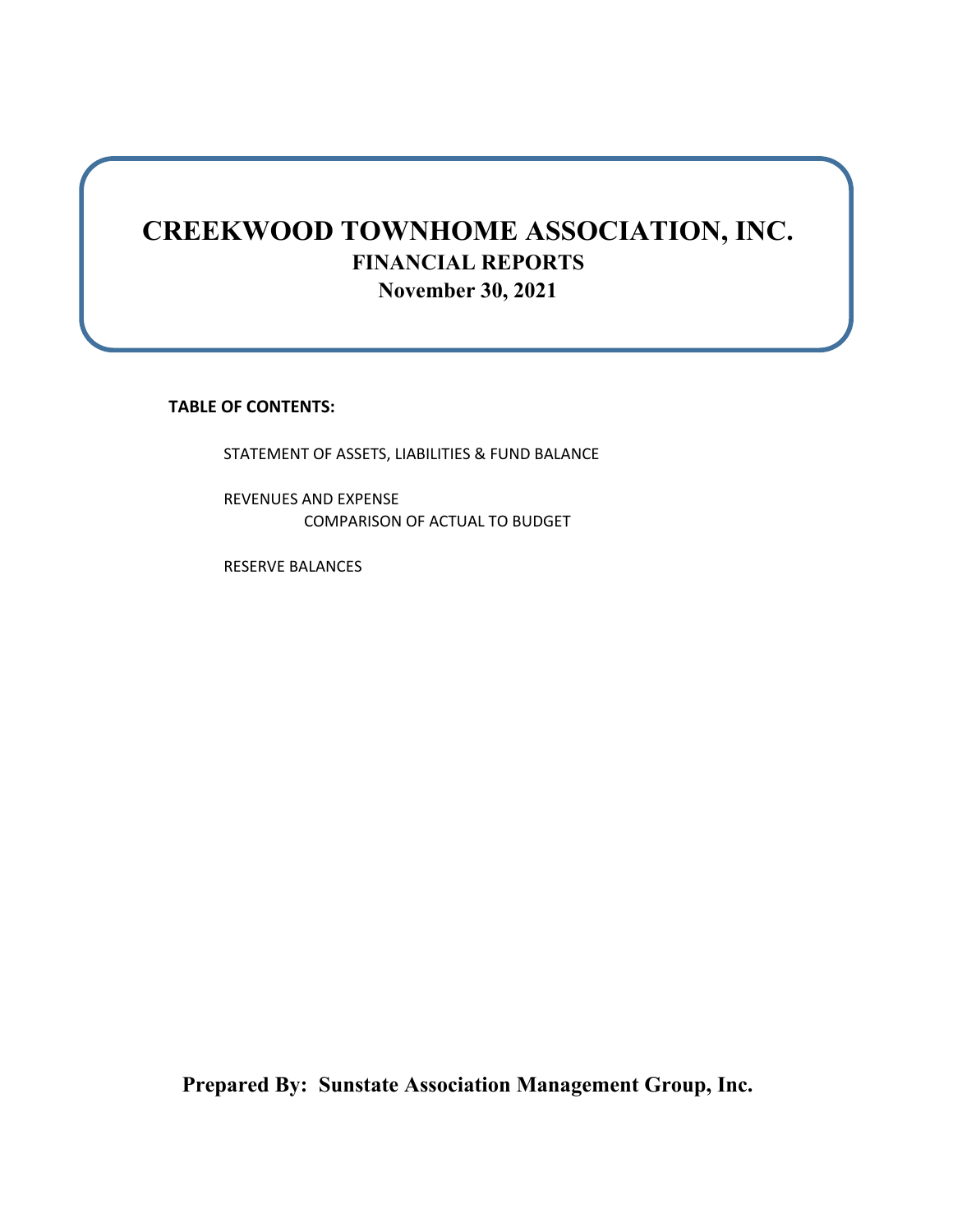## **Creekwood Townhome Association Inc. 12/22/21 Statement of Assets, Liabilities, & Fund Balance As of November 30, 2021**

|                                                                                                                                                 | Nov 30, 21                                   |
|-------------------------------------------------------------------------------------------------------------------------------------------------|----------------------------------------------|
| <b>ASSETS</b>                                                                                                                                   |                                              |
| <b>Current Assets</b>                                                                                                                           |                                              |
| <b>Checking/Savings</b><br>1010 Centennial OP 7298                                                                                              | 124,907.72                                   |
| 1110 Centennial MM 7352                                                                                                                         | 540,085.60                                   |
| <b>Total Checking/Savings</b>                                                                                                                   | 664,993.32                                   |
| <b>Accounts Receivable</b><br>1150 Accounts Receivable                                                                                          | (18, 108.46)                                 |
| <b>Total Accounts Receivable</b>                                                                                                                | (18, 108.46)                                 |
| <b>Other Current Assets</b><br>1220 Allowance for Bad Debt<br>1250 · Refundable Deposits<br>1260 · Utility Deposits<br>1280 - Prepaid Insurance | (1,600.00)<br>3,282.38<br>189.08<br>6,272.69 |
| <b>Total Other Current Assets</b>                                                                                                               | 8,144.15                                     |
| <b>Total Current Assets</b>                                                                                                                     | 655,029.01                                   |
| <b>TOTAL ASSETS</b>                                                                                                                             | 655,029.01                                   |
| <b>LIABILITIES &amp; EQUITY</b><br><b>Liabilities</b><br><b>Current Liabilities</b><br><b>Accounts Payable</b><br>2000 Accounts Payable         | 35,829.41                                    |
| <b>Total Accounts Payable</b>                                                                                                                   | 35,829.41                                    |
| <b>Other Current Liabilities</b><br>2100 Other Current Liabilities<br>2510 · Accrued Expenses                                                   | 3,551.08<br>5,174.00                         |
| <b>Total Other Current Liabilities</b>                                                                                                          | 8,725.08                                     |
| <b>Total Current Liabilities</b>                                                                                                                | 44,554.49                                    |
| <b>Long Term Liabilities</b><br>3100 · Reserve Fund                                                                                             | 540,085.60                                   |
| <b>Total Long Term Liabilities</b>                                                                                                              | 540,085.60                                   |
| <b>Total Liabilities</b>                                                                                                                        | 584,640.09                                   |
| Equity<br>3330 · Prior Period Adjustments<br>3340 · Prior Years Surplus/Deficit<br><b>Net Income</b>                                            | 500.00<br>65,198.12<br>4,690.80              |
| <b>Total Equity</b>                                                                                                                             | 70,388.92                                    |
| <b>TOTAL LIABILITIES &amp; EQUITY</b>                                                                                                           | 655,029.01                                   |
|                                                                                                                                                 |                                              |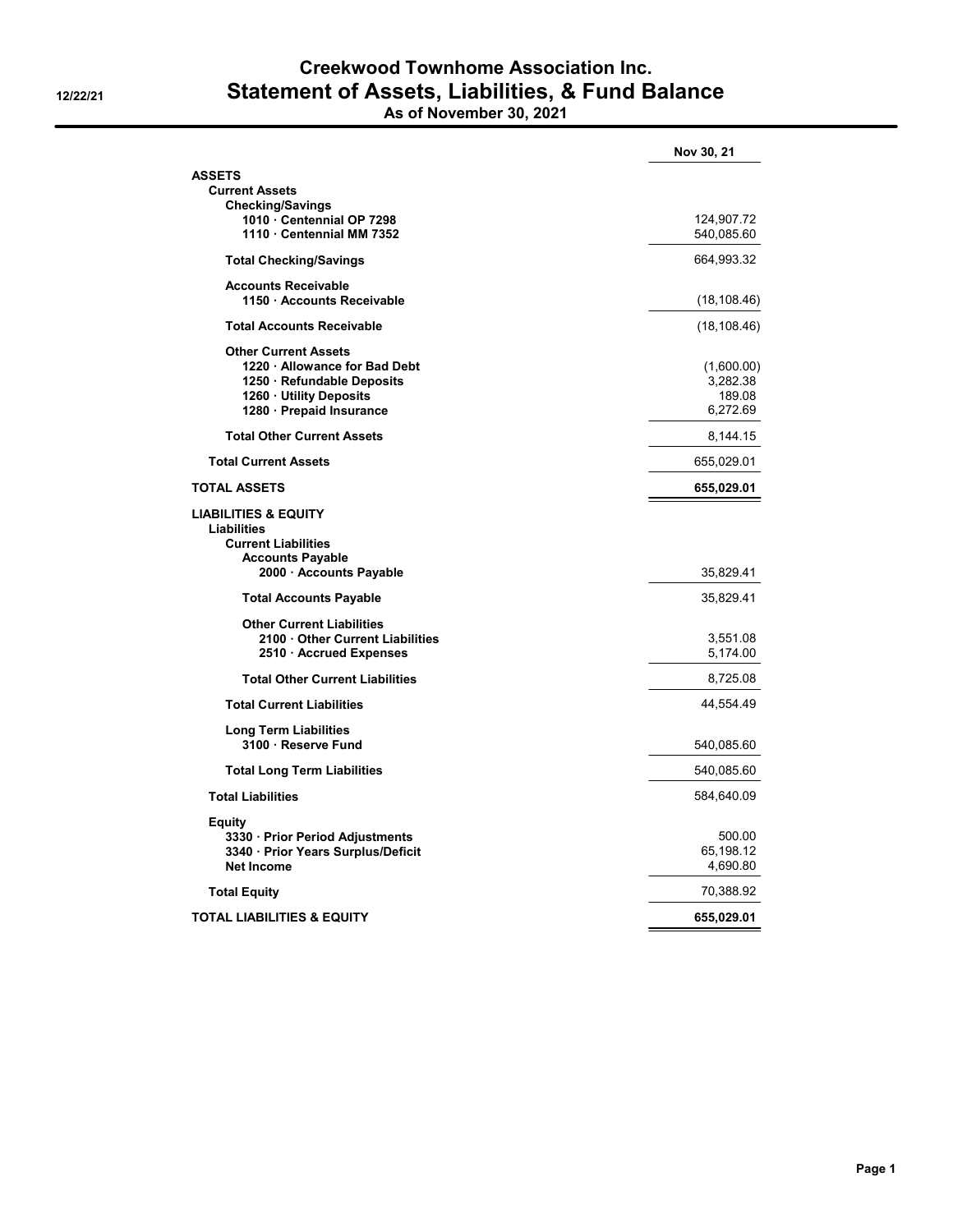## **Creekwood Townhome Association Inc. 12/22/21 Revenue & Expense Budget Performance**

| November 2021                                                                                                                                                                                                                                                                                            |                                                                                                |                                                                                                      |                                                                                                                     |                                                                                                        |                                                                                                                     |                                                                                                                                |                                                                                                                       |
|----------------------------------------------------------------------------------------------------------------------------------------------------------------------------------------------------------------------------------------------------------------------------------------------------------|------------------------------------------------------------------------------------------------|------------------------------------------------------------------------------------------------------|---------------------------------------------------------------------------------------------------------------------|--------------------------------------------------------------------------------------------------------|---------------------------------------------------------------------------------------------------------------------|--------------------------------------------------------------------------------------------------------------------------------|-----------------------------------------------------------------------------------------------------------------------|
|                                                                                                                                                                                                                                                                                                          | <b>Nov 21</b>                                                                                  | <b>Budget</b>                                                                                        | \$ Over Budget                                                                                                      | Jan - Nov 21                                                                                           | <b>YTD Budget</b>                                                                                                   | \$ Over Budget                                                                                                                 | <b>Annual Budget</b>                                                                                                  |
| <b>Ordinary Income/Expense</b>                                                                                                                                                                                                                                                                           |                                                                                                |                                                                                                      |                                                                                                                     |                                                                                                        |                                                                                                                     |                                                                                                                                |                                                                                                                       |
| Income<br>4100 · Regular Assessments<br>4101 · Reserve Assessments<br>4120 · Working Capital Assessment<br>4230 · Late Fees<br>4260 · Other Income                                                                                                                                                       | 18,156.67<br>12,083.33<br>1,500.00<br>158.80<br>408.83                                         | 18,156.25<br>12,083.33<br>0.00<br>0.00<br>0.00                                                       | 0.42<br>0.00<br>1,500.00<br>158.80<br>408.83                                                                        | 199,723.33<br>132,916.67<br>10.000.00<br>2,742.14<br>3,760.04                                          | 199,718.75<br>132,916.67<br>0.00<br>0.00<br>0.00                                                                    | 4.58<br>0.00<br>10,000.00<br>2,742.14<br>3,760.04                                                                              | 217,875.00<br>145,000.00<br>0.00<br>0.00<br>0.00                                                                      |
| <b>Total Income</b>                                                                                                                                                                                                                                                                                      | 32,307.63                                                                                      | 30,239.58                                                                                            | 2,068.05                                                                                                            | 349,142.18                                                                                             | 332,635.42                                                                                                          | 16,506.76                                                                                                                      | 362,875.00                                                                                                            |
| <b>Gross Profit</b>                                                                                                                                                                                                                                                                                      | 32,307.63                                                                                      | 30,239.58                                                                                            | 2,068.05                                                                                                            | 349,142.18                                                                                             | 332,635.42                                                                                                          | 16.506.76                                                                                                                      | 362,875.00                                                                                                            |
| <b>Expense</b><br><b>Grounds Maintenance</b><br>7110 · Landscape Contract<br>7120 · Mulch<br>7130 · Landscape Other<br>7140 · Pond/Lake Maintenance<br>7150 · Irrigation/Well Maint/Replace                                                                                                              | 4,816.67<br>15,125.00<br>11,685.00<br>138.00<br>130.00                                         | 4,224.00<br>1,500.00<br>125.00<br>275.00<br>417.50                                                   | 592.67<br>13,625.00<br>11,560.00<br>(137.00)<br>(287.50)                                                            | 47,056.67<br>27,033.50<br>22,587.17<br>1,518.00<br>1,585.83                                            | 46,464.00<br>16,500.00<br>1,375.00<br>3,025.00<br>4,592.50                                                          | 592.67<br>10,533.50<br>21,212.17<br>(1,507.00)<br>(3,006.67)                                                                   | 50,688.00<br>18,000.00<br>1,500.00<br>3,300.00<br>5,010.00                                                            |
| 7160 · Termite Warranty Program & Pest<br><b>Total Grounds Maintenance</b>                                                                                                                                                                                                                               | 1,836.00<br>33,730.67                                                                          | 1,666.67<br>8,208.17                                                                                 | 169.33<br>25,522.50                                                                                                 | 16,848.00<br>116,629.17                                                                                | 18,333.33<br>90,289.83                                                                                              | (1,485.33)<br>26,339.34                                                                                                        | 20,000.00<br>98,498.00                                                                                                |
| <b>Repairs/Maint General</b>                                                                                                                                                                                                                                                                             |                                                                                                |                                                                                                      |                                                                                                                     |                                                                                                        |                                                                                                                     |                                                                                                                                |                                                                                                                       |
| 7210 · General Repairs & Maintenance<br>7220 · Gate Maintenance Contract<br>7230 · Amenity Access Systems                                                                                                                                                                                                | 749.00<br>0.00<br>0.00                                                                         | 2,166.67<br>50.00<br>41.67                                                                           | (1,417.67)<br>(50.00)<br>(41.67)                                                                                    | 29,073.50<br>480.00<br>0.00                                                                            | 23,833.33<br>550.00<br>458.33                                                                                       | 5,240.17<br>(70.00)<br>(458.33)                                                                                                | 26,000.00<br>600.00<br>500.00                                                                                         |
| <b>Total Repairs/Maint General</b>                                                                                                                                                                                                                                                                       | 749.00                                                                                         | 2,258.34                                                                                             | (1,509.34)                                                                                                          | 29,553.50                                                                                              | 24,841.66                                                                                                           | 4,711.84                                                                                                                       | 27,100.00                                                                                                             |
| <b>Clubhouse &amp; Pool</b><br>7310 · Pool Maintenance Contract<br>7320 · Pool Other<br>7330 · Amenity Center Repairs/Maint<br>7340 · Janitorial Supplies<br>7350 · Janitorial Services<br>7370 · Homeowner Activities<br>7380 · Winter                                                                  | 475.00<br>0.00<br>0.00<br>0.00<br>500.00<br>0.00<br>0.00                                       | 475.00<br>250.00<br>250.00<br>41.67<br>541.67<br>166.67<br>83.33                                     | 0.00<br>(250.00)<br>(250.00)<br>(41.67)<br>(41.67)<br>(166.67)<br>(83.33)                                           | 5,225.00<br>1.512.42<br>3,551.96<br>1,596.38<br>5,600.00<br>0.00<br>0.00                               | 5,225.00<br>2.750.00<br>2,750.00<br>458.33<br>5,958.33<br>1,833.33<br>916.67                                        | 0.00<br>(1,237.58)<br>801.96<br>1,138.05<br>(358.33)<br>(1,833.33)<br>(916.67)                                                 | 5,700.00<br>3.000.00<br>3,000.00<br>500.00<br>6,500.00<br>2,000.00<br>1,000.00                                        |
| <b>Total Clubhouse &amp; Pool</b>                                                                                                                                                                                                                                                                        | 975.00                                                                                         | 1,808.34                                                                                             | (833.34)                                                                                                            | 17,485.76                                                                                              | 19,891.66                                                                                                           | (2,405.90)                                                                                                                     | 21,700.00                                                                                                             |
| <b>Other Expenses</b>                                                                                                                                                                                                                                                                                    |                                                                                                |                                                                                                      |                                                                                                                     |                                                                                                        |                                                                                                                     |                                                                                                                                |                                                                                                                       |
| 7450 · Reserve Assessment Allocation                                                                                                                                                                                                                                                                     | 12,083.33                                                                                      | 12,083.33                                                                                            | 0.00                                                                                                                | 132,916.67                                                                                             | 132,916.67                                                                                                          | 0.00                                                                                                                           | 145,000.00                                                                                                            |
| <b>Total Other Expenses</b>                                                                                                                                                                                                                                                                              | 12,083.33                                                                                      | 12,083.33                                                                                            | 0.00                                                                                                                | 132,916.67                                                                                             | 132,916.67                                                                                                          | 0.00                                                                                                                           | 145,000.00                                                                                                            |
| <b>Utilities</b><br>7510 · Electricity - Amenity Center<br>7520 · Electricity - Entry<br>7530 · Electricity - Irrigation<br>7540 · Electricity - Streetlights<br>7550 · Telephone/Gate Access Control<br>7560 · Water/Sewer - Amenity Center                                                             | 482.13<br>21.53<br>94.95<br>1,122.94<br>0.00<br>121.04                                         | 291.67<br>25.00<br>166.67<br>1,000.00<br>41.67<br>666.67                                             | 190.46<br>(3.47)<br>(71.72)<br>122.94<br>(41.67)<br>(545.63)                                                        | 4.447.22<br>230.44<br>1,028.34<br>12,300.95<br>0.00<br>1,723.92                                        | 3.208.33<br>275.00<br>1,833.33<br>11,000.00<br>458.33<br>7,333.33                                                   | 1,238.89<br>(44.56)<br>(804.99)<br>1,300.95<br>(458.33)<br>(5,609.41)                                                          | 3.500.00<br>300.00<br>2,000.00<br>12,000.00<br>500.00<br>8,000.00                                                     |
| <b>Total Utilities</b>                                                                                                                                                                                                                                                                                   | 1,842.59                                                                                       | 2,191.68                                                                                             | (349.09)                                                                                                            | 19,730.87                                                                                              | 24.108.32                                                                                                           | (4,377.45)                                                                                                                     | 26,300.00                                                                                                             |
| <b>Professional Fees</b><br>7610 · Tax Preparation<br>7620 · Legal & Professional Fees                                                                                                                                                                                                                   | 0.00<br>177.50                                                                                 | 41.67<br>291.67                                                                                      | (41.67)<br>(114.17)                                                                                                 | 200.00<br>2,121.25                                                                                     | 458.33<br>3,208.33                                                                                                  | (258.33)<br>(1,087.08)                                                                                                         | 500.00<br>3,500.00                                                                                                    |
| <b>Total Professional Fees</b>                                                                                                                                                                                                                                                                           | 177.50                                                                                         | 333.34                                                                                               | (155.84)                                                                                                            | 2,321.25                                                                                               | 3.666.66                                                                                                            | (1,345.41)                                                                                                                     | 4,000.00                                                                                                              |
| Insurance<br>7710 · Directors & Officers<br>7720 · General, Property & Liability<br>7730 · Worker's Comp                                                                                                                                                                                                 | 103.92<br>411.24<br>55.08                                                                      | 104.17<br>458.33<br>83.33                                                                            | (0.25)<br>(47.09)<br>(28.25)                                                                                        | 1,135.60<br>4.116.63<br>618.37                                                                         | 1.145.83<br>5.041.67<br>916.67                                                                                      | (10.23)<br>(925.04)<br>(298.30)                                                                                                | 1,250.00<br>5,500.00<br>1,000.00                                                                                      |
| <b>Total Insurance</b>                                                                                                                                                                                                                                                                                   | 570.24                                                                                         | 645.83                                                                                               | (75.59)                                                                                                             | 5,870.60                                                                                               | 7,104.17                                                                                                            | (1,233.57)                                                                                                                     | 7,750.00                                                                                                              |
| Administration<br>7810 · Administration Other<br>7820 · Corporate Annual Report<br>7830 · Coupons<br>7835 · Bank Charges<br>7840 · Internet Access<br>7850 · Miscellaneous<br>7860 · Postage<br>7870 · Management Fee<br>7880 · Office Supplies<br>7890 · Collections Expense<br>7895 · Bad Debt Expense | 54.00<br>0.00<br>267.70<br>0.00<br>50.00<br>0.00<br>11.20<br>1,545.00<br>10.25<br>0.00<br>0.00 | 208.33<br>13.42<br>4.17<br>3.00<br>120.00<br>500.00<br>41.67<br>1,545.00<br>83.33<br>66.67<br>125.00 | (154.33)<br>(13.42)<br>263.53<br>(3.00)<br>(70.00)<br>(500.00)<br>(30.47)<br>0.00<br>(73.08)<br>(66.67)<br>(125.00) | 893.69<br>86.25<br>281.20<br>231.85<br>550.00<br>0.00<br>332.92<br>16,995.00<br>572.65<br>0.00<br>0.00 | 2,291.67<br>147.58<br>45.83<br>33.00<br>1,320.00<br>5,500.00<br>458.33<br>16,995.00<br>916.67<br>733.33<br>1,375.00 | (1, 397.98)<br>(61.33)<br>235.37<br>198.85<br>(770.00)<br>(5,500.00)<br>(125.41)<br>0.00<br>(344.02)<br>(733.33)<br>(1,375.00) | 2,500.00<br>161.00<br>50.00<br>36.00<br>1,440.00<br>6,000.00<br>500.00<br>18.540.00<br>1,000.00<br>800.00<br>1,500.00 |
| <b>Total Administration</b>                                                                                                                                                                                                                                                                              | 1,938.15                                                                                       | 2,710.59                                                                                             | (772.44)                                                                                                            | 19,943.56                                                                                              | 29,816.41                                                                                                           | (9,872.85)                                                                                                                     | 32,527.00                                                                                                             |
| <b>Total Expense</b>                                                                                                                                                                                                                                                                                     | 52,066.48                                                                                      | 30,239.62                                                                                            | 21,826.86                                                                                                           | 344,451.38                                                                                             | 332,635.38                                                                                                          | 11,816.00                                                                                                                      | 362,875.00                                                                                                            |
| <b>Net Ordinary Income</b>                                                                                                                                                                                                                                                                               | (19, 758.85)                                                                                   | (0.04)                                                                                               | (19, 758.81)                                                                                                        | 4,690.80                                                                                               | 0.04                                                                                                                | 4,690.76                                                                                                                       | 0.00                                                                                                                  |
| Net Income                                                                                                                                                                                                                                                                                               | (19, 758.85)                                                                                   | (0.04)                                                                                               | (19, 758.81)                                                                                                        | 4,690.80                                                                                               | 0.04                                                                                                                | 4,690.76                                                                                                                       | 0.00                                                                                                                  |